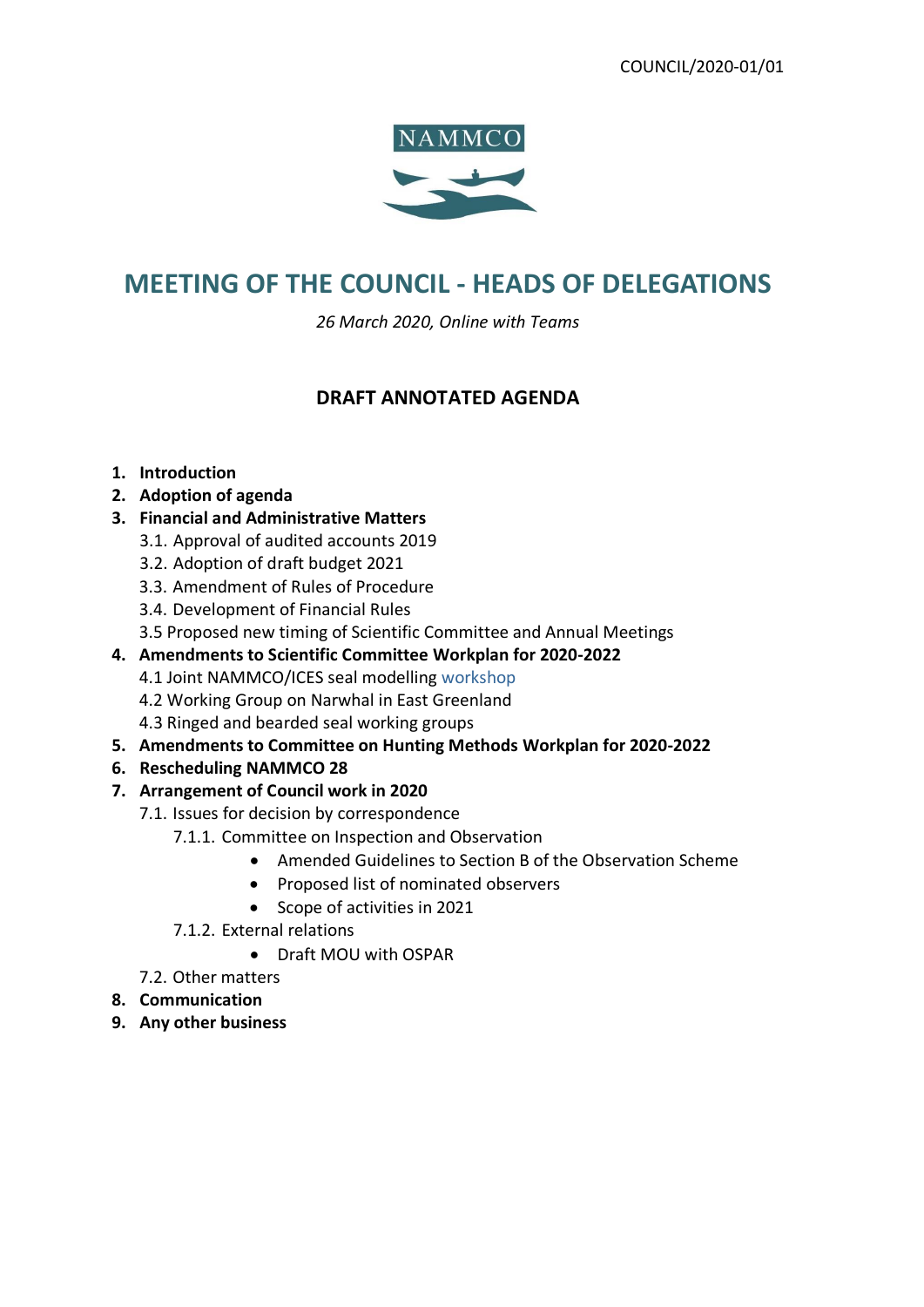## **ANNOTATIONS**

## **Item 3.2 Adoption of draft budget 2021**

The draft budget is based, among other things, on the CHM organising in 2021 an EG with an extending scope requiring an increased budget compared with the allocation in the 2020 adopted budget.

## **Item 3.3 Amendment of Rules of Procedure**

The FAC is proposing changes to the RoPs of all committees regarding the deadline for circulation of documents ahead of meetings, with the same procedures being proposed for all NAMMCO bodies. See NAMMCO/28/18.

## **Item 3.5 Proposed new timing of Scientific Committee and Annual Meetings**

FAC recommends that the annual Scientific Committee meeting and Annual Meeting of the Commission both be held in the first half of the year, with the Scientific Committee meeting a minimum of 2 months prior to the Annual Meeting (e.g. SC in February; AM in April/May).

## **Item 4 Amendments to Scientific Committee Workplan for 2020-2022**

The Council is asked to endorse the following additions to the Scientific Committee workplan adopted at NAMMCO/27, as reflected in the report of the  $26<sup>th</sup>$  meeting of the SC in 2019.

## **4.1 Joint NAMMCO/ICEC seal modelling workshop**

The Scientific Committee agreed with the conclusion of the Working Group on harp and hooded seals that it was important to revise and improve the seal population assessment model and that NAMMCO should convene a workshop in 2020 in cooperation with ICES dedicated to this. ICES offered to cover the costs of the Chair and some invited experts, and NAMMCO would also cover the cost of some of the needed expertise. [\(SC 26 report,](https://nammco.no/wp-content/uploads/2017/01/final-report_sc26-2019_rev230120.pdf) item 8.1.2, p. 30)

#### **4.2 Working Group on Narwhal in East Greenland**

The Scientific Committee recognised that the issue of narwhal in East Greenland is a particularly complex and sensitive one and noted that there were a range of recommendations for research stemming from the Ad hoc Working Group on Narwhal in East Greenland (NEGWG). On the basis of this, the SC recommended that a new meeting of the WG be scheduled for 2021. [\(SC 26 report,](https://nammco.no/wp-content/uploads/2017/01/final-report_sc26-2019_rev230120.pdf) item 9.5.2, p. 44)

#### **4.3 Ringed and bearded seal working groups**

In the endorsed workplan from SC/25 (2018) it was proposed that ringed seal and bearded seal working group meetings be run back to back in 2021. SC/26 has however proposed to delay both meetings, due to ongoing studies and analyses and difficulties associated with producing reliable abundance estimates in the near term. [\(SC 26 report,](https://nammco.no/wp-content/uploads/2017/01/final-report_sc26-2019_rev230120.pdf) item 8.3.2, p. 32)

Both the Performance Review Panel and the Performance Review Working Group, with regard to supporting a precautionary approach, have recommended that these working groups not be further postponed. The General Secretary proposes therefore that the Council task the Scientific Committee to convene these working groups in 2022 to conduct a thorough review of the existing data. If the necessary data for conducting an assessment